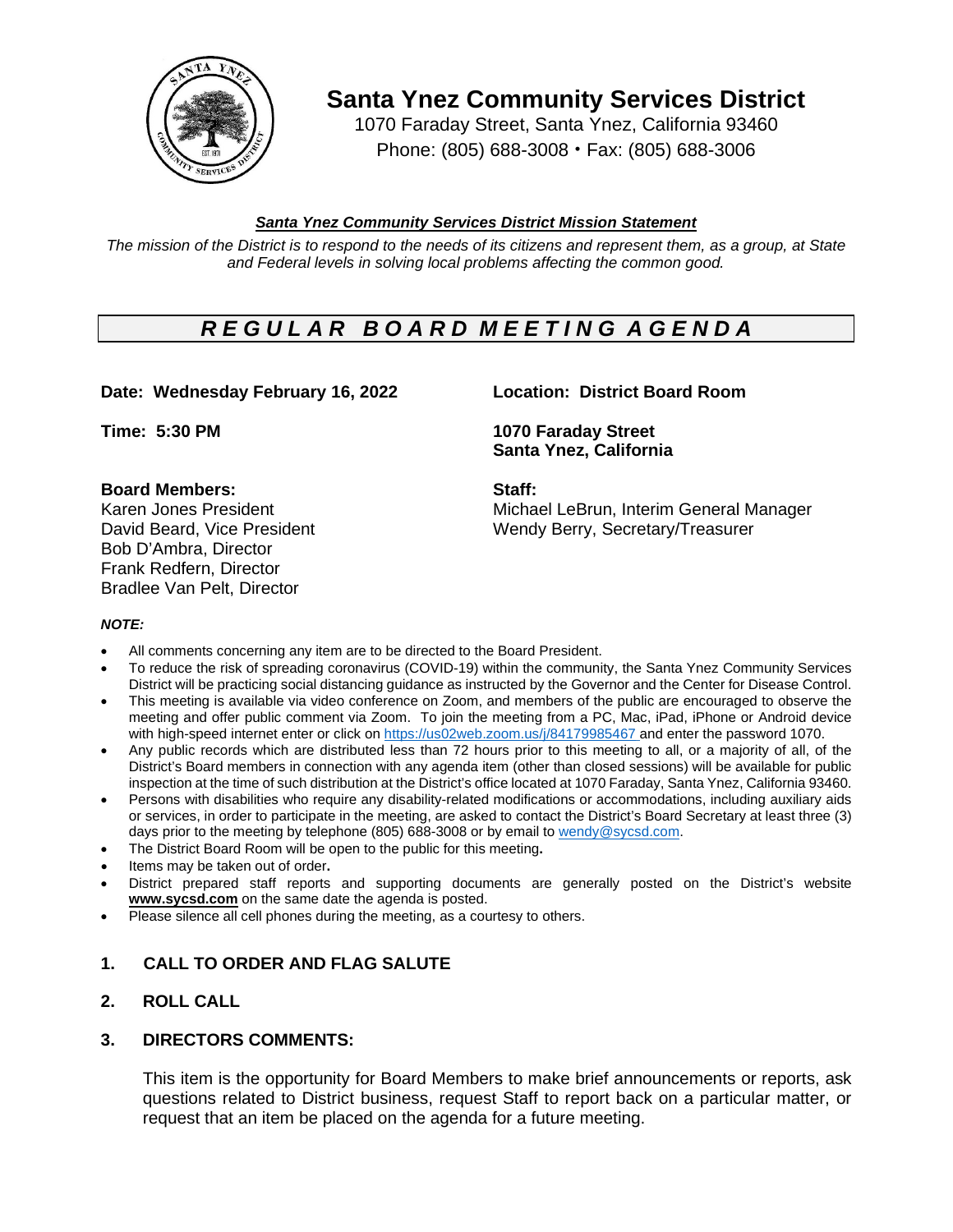#### **February 16, 2022 Santa Ynez Community Services District REGULAR MEETING AGENDA**

**4. PUBLIC COMMENT:** Members of the public may address the Board on any items of interest that are within the subject matter jurisdiction of the Board but that are not on the agenda (Government Code §54954.3). The public will be offered an opportunity to comment on agenda items when these items are presented.

# **5. REPORTS:**

- A. General Manager
- B. Legal Counsel
- C. Secretary/Treasurer
- D. Committees
- **6. CONSENT ITEMS:** The following items are considered routine and may be approved by a single action. If discussion is desired, items may be removed from the Consent Agenda by any Board member and will be considered separately. If an item is removed for discussion, separate action must be taken to approve the item. Board members may ask questions or request clarifications without removal of the item from the Consent Agenda. Members of the public may comment on Consent Agenda items prior to Board action.
	- A. Approval of Regular Meeting Minutes of January 19, 2022.
	- B. Approval of Disbursements from January 15, 2022 through February 11, 2022
	- C. Adoption of Resolution No. 22-04**,** Authorizing Remote Teleconference Meetings of the District's Legislative Bodies Pursuant to Government Code Section 54953(e)

# **7. ACTION ITEMS:**

- **A. Audit Report: Receive presentation from the District's auditor Paul Kaymark and accept the audit report for June 30, 2021 as submitted by Nigro and Nigro.** (Action required: 1) receive staff report; 2) open public comment; 3) close public comment; 4) discussion, motion, roll call vote).
- **B. Public Hearing** Public hearing on approval of installment payment plan, election to have installments collected on the tax roll, and imposition of a lien to secure payment for 3066 Horizon Drive APN# 141-350-016. Oral or written protests may be made at the hearing. The Board will also consider adopting Resolution 22-02, Resolution of the Board of Directors of the Santa Ynez Community Services District approving installment payment plan for 3066 Horizon Drive. (Action required: 1) Open the Public Hearing 2) receive public comments; 3) close public hearing 4) receive staff report; 5) receive public comment; (6) discussion, motion, to adopt Resolution 22-02, roll call vote).
- **C. Public Hearing –** Public hearing on approval of installment payment plan, election to have installments collected on the tax roll, and imposition of a lien to secure payment for 3063 Horizon Drive APN# 141-350-003. Oral or written protests may be made at the hearing. The Board will also consider adopting Resolution 22-03, Resolution of the Board of Directors of the Santa Ynez Community Services District approving installment payment plan for 3063 Horizon Drive. *(Action required: 1) Open the Public Hearing 2) receive public comments; 3) close public hearing 4) receive staff report; 5) receive public comment; (6) discussion, motion, to adopt Resolution 22-03, roll call vote).*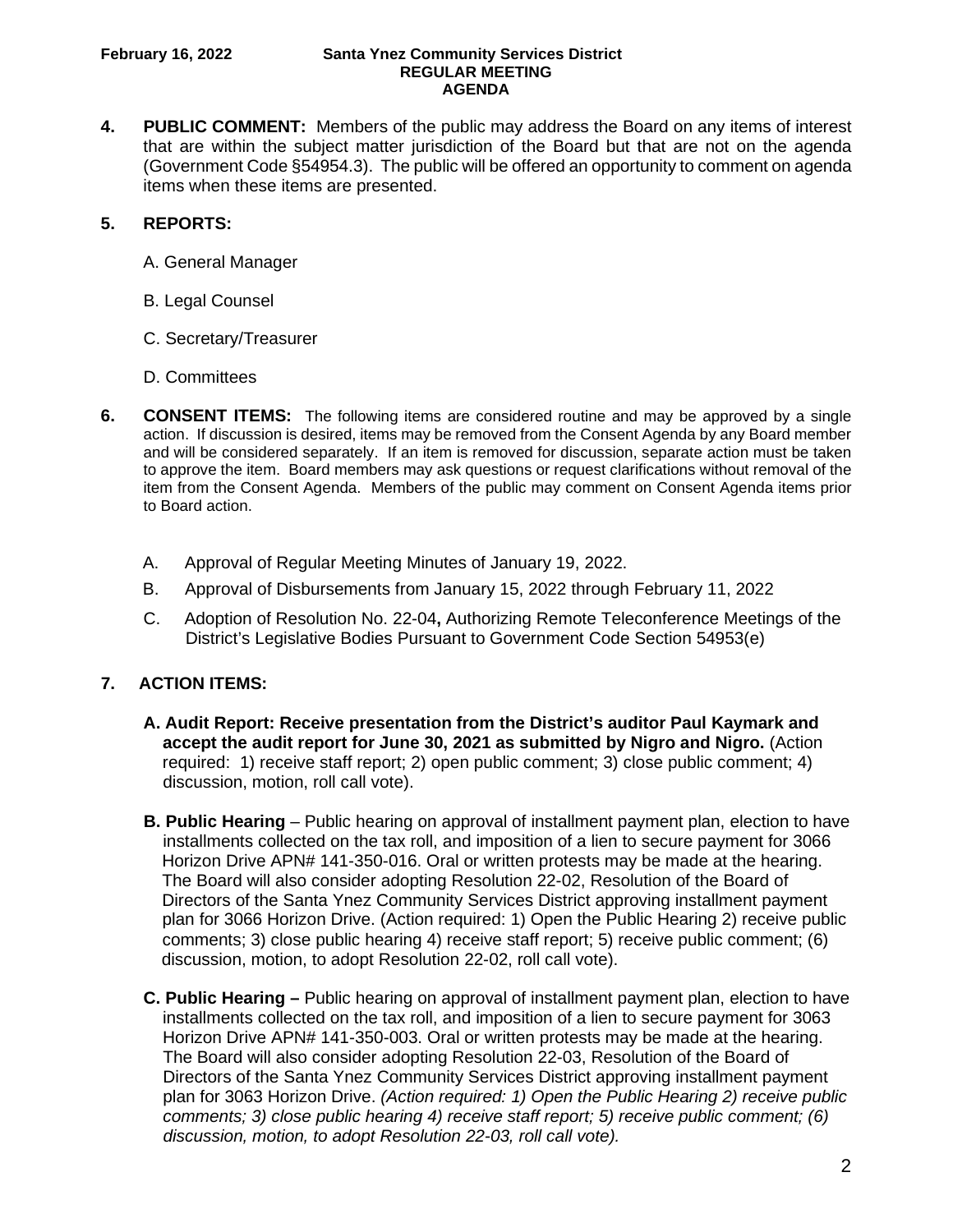- **D. General Manager Recruitment:** Review/approve Ad Hoc GM Recruitment Committee recommendations on recruitment process, hiring criteria, compensation, and timeline for SYCSD General Manager. *(Action required: 1) receive committee/staff report; 2) open public comment; 3) close public comment; 4) discussion, motion, roll call vote).*
- **E. California Special Districts Association (CSDA) Board of Directors Call for Nominations Seat B for 2023-2025 Term** (Action required: 1) receive staff report; 2) open public comment; 3) close public comment; 4) discussion, motion, roll call vote).
- **8. INFORMATIONAL ITEMS**:

None

- **9. LABOR MATTERS:**
	- **A. Closed session:**
		- **1) Public comments on closed session agenda items**
		- **2) Closed session conference with labor negotiators pursuant to Government Code Section 54957.6**

**Agency designated representatives: Nate Kowalski, Legal Counsel, Director Redfern, Director Jones**

**Employee organization: Teamsters Local 986**

- **3) Open session report on closed session agenda items**
- **10. ADJOURNMENT:** *(Action required: by motion and voice vote adjourn meeting).* The next regular Board of Directors meeting is scheduled for Wednesday, March 16, 2022

**Remote Access Instructions for Board of Directors meeting on February 16, 2022** audio at 1 408-638-0968, Meeting ID: 84179985467; Password/Member ID 1070.

- 1. If you are joining the meeting via Zoom and wish to make a comment, press the "raise a hand" button or Q and A button. If you are joining the meeting by phone, press \*9 to indicate a wish to make a comment. The chair will call you by name or phone number when it is your turn to comment. Speakers will be limited to 3 minutes each.
- 2. Individuals with disabilities who wish to request a reasonable modification or accommodation to observe and participate in the meeting remotely should contact the District by phone at (805) 688-3008 or by email at [wendy@sycsd.com](mailto:wendy@sycsd.com) to resolve the request.
- 3. Members of the public may also attend the meeting in person and offer public comment at the location stated above. Appropriate social distancing practices will be required for all individuals attending the meeting in person.